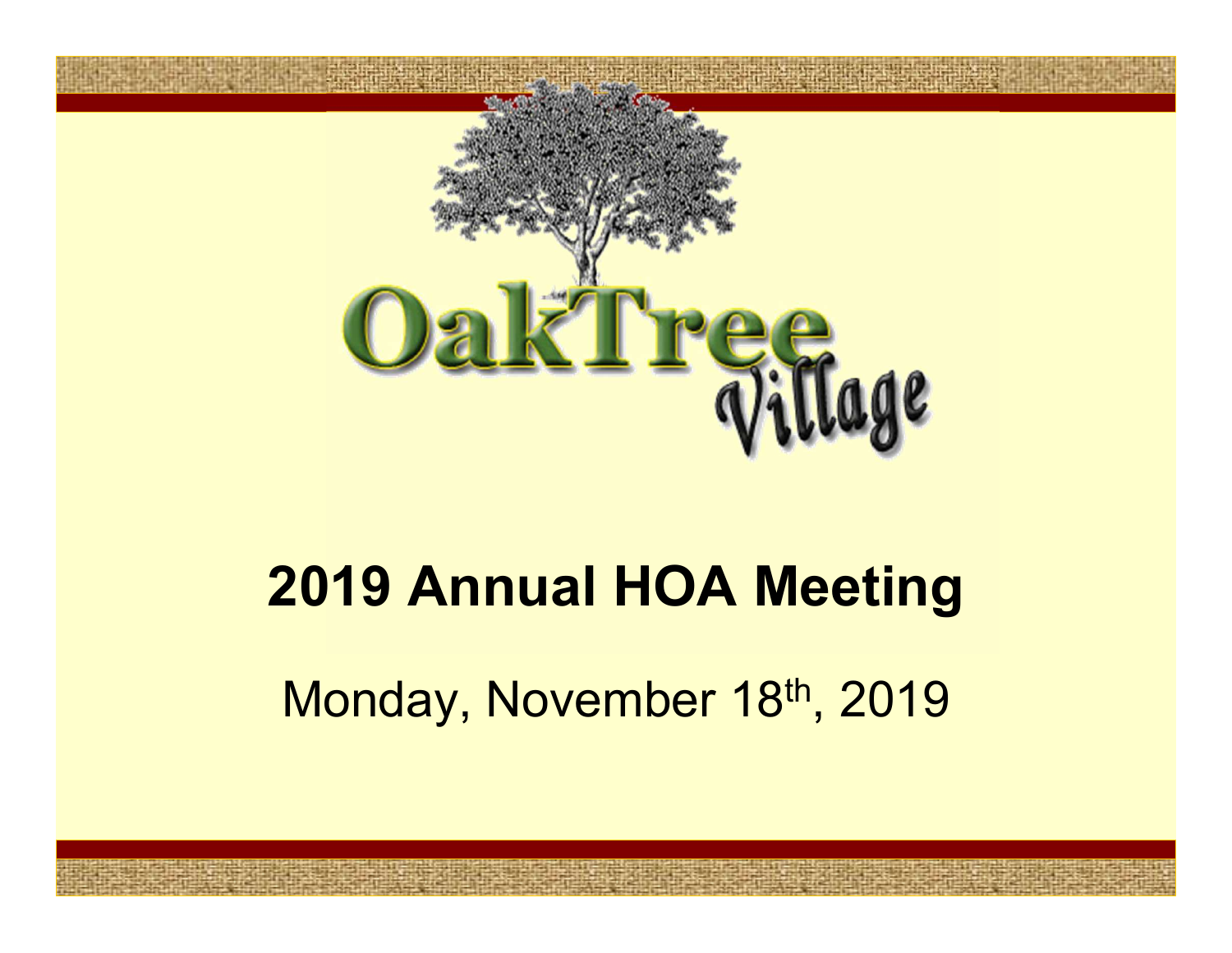# Agenda Items

- 
- Elections<br>
Particular Contract Contract Contract Contract Contract Contract Contract Contract Contract Contract Contract Contract Contract Contract Contract Contract Contract Contract Contract Contract Contract Contract Co **Example: The Control of Agenda Iten<br>• Elections<br>• Financial Update<br>• HOA Accountant**
- 
- Evention Contract Contract Contract Contract Contract Contract Contract Contract Contract Contract Contract Contract<br>
 HOA Accountant<br>
 Board Accomplishment **Agenda Items<br>• Elections<br>• Financial Update<br>• HOA Accountant<br>• Board Accomplishments<br>• Future Projects**
- 
- Elections<br>• Financial Update<br>• HOA Accountant<br>• Board Accomplishments<br>• Future Projects<br>• Questions and Open Disc • Elections<br>• Financial Update<br>• HOA Accountant<br>• Board Accomplishments<br>• Future Projects<br>• Questions and Open Discussion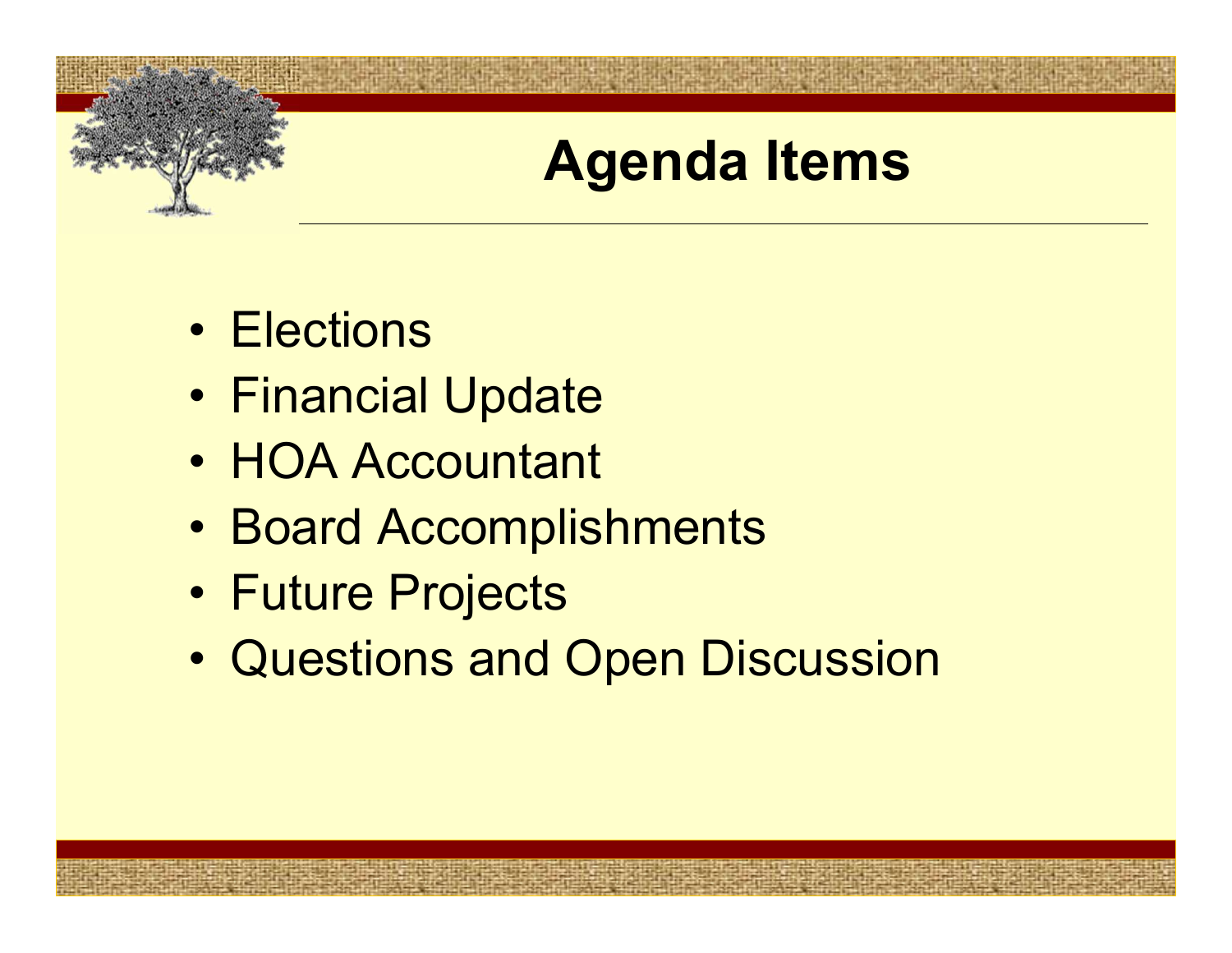

# **Elections**

There are five positions that are open for election every year. Electio<br>
ere are five positions that are<br>
every year.<br>
Dose nominated and on our 2<br>
— Mary Danz<br>
— Terri Reidenbach<br>
— Kirstin Hood ere are five positions that are devery year.<br>
The positions that are devery year.<br>
Dose nominated and on our 201<br>
- Mary Danz<br>
- Terri Reidenbach<br>
- Kirstin Hood ere are five positions that are<br>every year.<br>Ose nominated and on our 2<br>— Mary Danz<br>— Terri Reidenbach<br>— Kirstin Hood<br>— Lois Peters ere are live positions that are<br>every year.<br>Ose nominated and on our 2<br>— Mary Danz<br>— Terri Reidenbach<br>— Kirstin Hood<br>— Lois Peters<br>— Tony Houston

Those nominated and on our 2019 ballot are: every year.<br>
Sose nominated and on our 2<br>
- Mary Danz<br>
- Terri Reidenbach<br>
- Kirstin Hood<br>
- Lois Peters<br>
- Tony Houston

- 
- 
- 
- 
-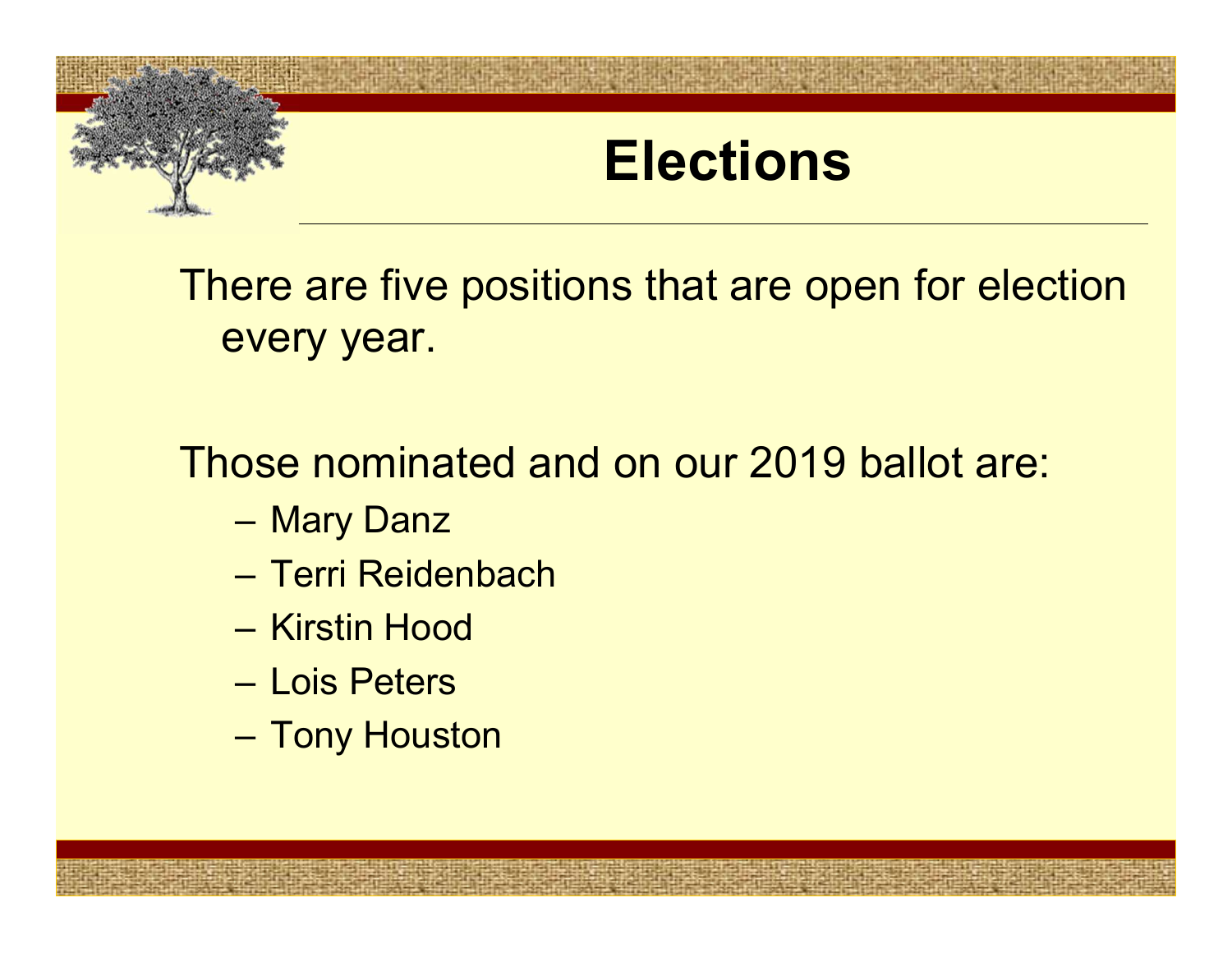#### Financial Update as of October 31, 2019

- Current balance: This information was shared at the meeting but<br>• Current balance: This information was shared at the meeting but<br>• Expenses was removed before posting online. Finance<br>
• Current balance: This information as of Oce<br>
• Expenses -<br>
- Mowing/Landscaping m – Mowing/Landscaping maintenance Financial Up<br>
as of October 31,<br>
Current balance: This information was share<br>
Expenses -<br>
— Mowing/Landscaping maintenan<br>
— Accounting services<br>
— Utilities: Water and Electricity<br>
— Electrical sutlate and lighting inco Experience as of October 31, 2019<br>
Current balance: This information was shared at the meeting<br>
Tas removed before posting online.<br>
Expenses -<br>
— Mowing/Landscaping maintenance<br>
— Accounting services<br>
— Utilities: Water an
- -
	-
	-
- Electrical outlets and lighting installed at the meeting<br>
Fragmoved before posting online.<br>
Expenses -<br>
 Mowing/Landscaping maintenance<br>
 Accounting services<br>
 Utilities: Water and Electricity<br>
 Electrical outlets and entrances removed before posting online.<br>
Expenses –<br>
— Mowing/Landscaping maintenance<br>
— Accounting services<br>
— Utilities: Water and Electricity<br>
— Electrical outlets and lighting installe<br>
entrances<br>
— Irrigation system repairs<br>
— Experises -<br>
- Mowing/Landscaping maintenance<br>
- Accounting services<br>
- Utilities: Water and Electricity<br>
- Electrical outlets and lighting installed at the<br>
entrances<br>
- Irrigation system repairs<br>
- Playground repairs - n – Mowing/Landscaping mainte<br>– Accounting services<br>– Utilities: Water and Electricit<br>– Electrical outlets and lighting<br>entrances<br>– Irrigation system repairs<br>– Playground repairs – new canners<br>– General business expenses
	-
	-
	-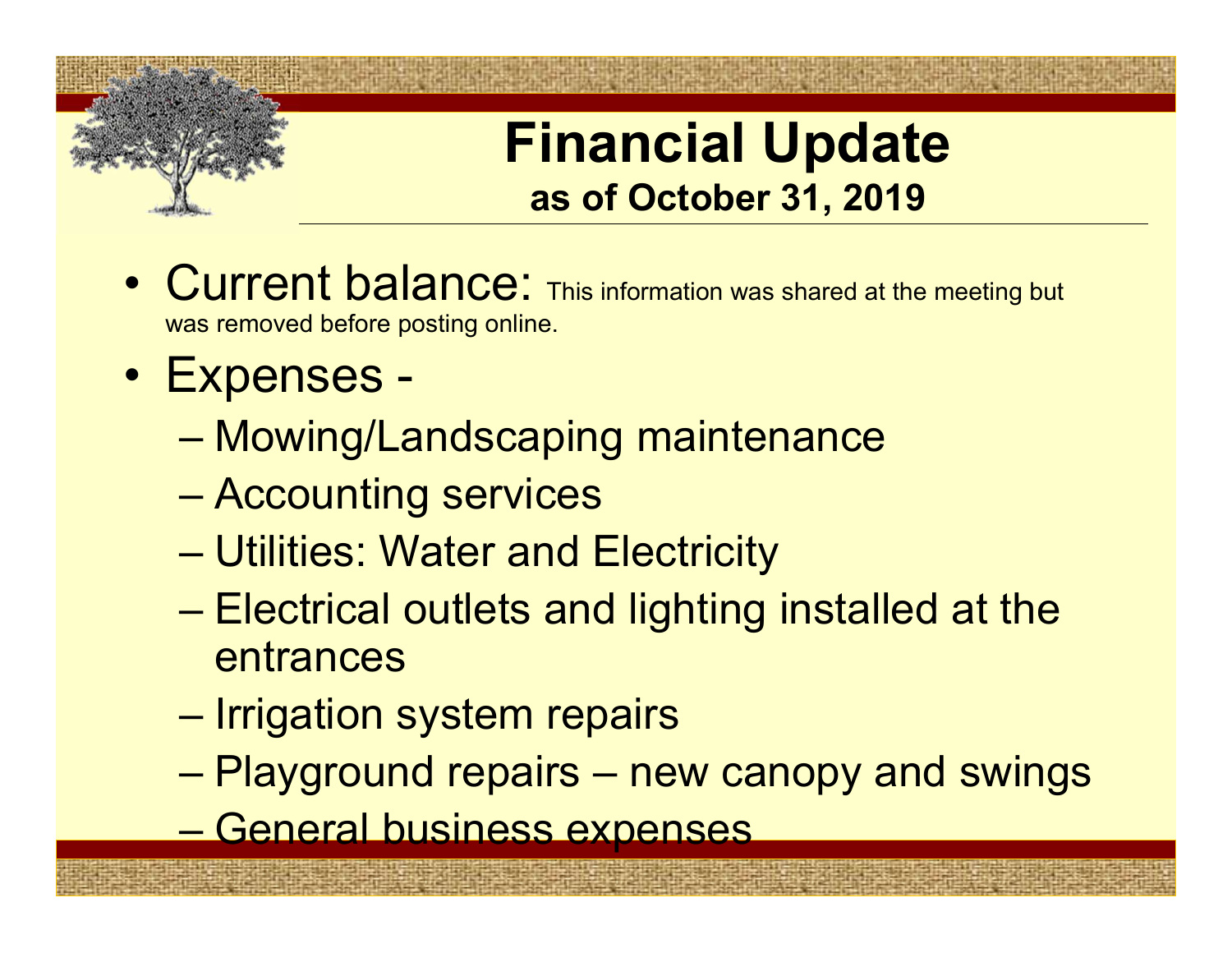# Financial Update

- 
- Example: The Pinancial Update<br>
 Outstanding 2019-20 Dues<br>
 8 property owners are delinquent in paying – 8 property owners are delinquent in paying their dues and have liens on their properties.
	- Our accounting firm continues to serve us well. They are responsible for mailing our annual dues statements, following up with unpaid homeowners and filing and releasing liens as needed.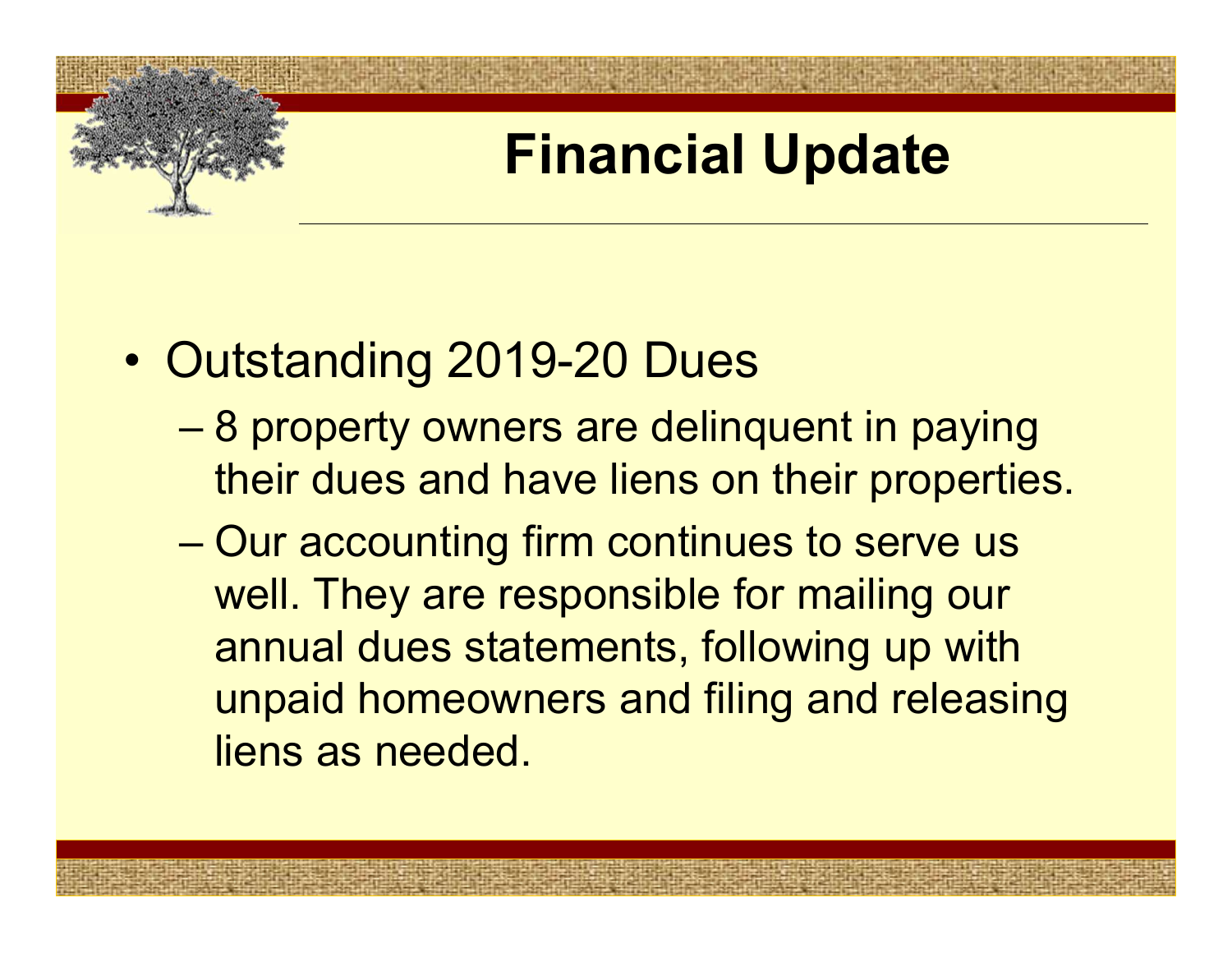# HOA Accountant

Steven L. Wilson & Associates

- 
- CPA, Accounting Firm MOA Accountant<br>
Extern L. Wilson & Associates<br>
– CPA, Accounting Firm<br>
– Maintains our HOA's official financial records<br>
– Makes all deposits to ensure proper record kee<br>
– Files any liens necessary for the year<br>
Mary Danz
- (A)<br>
Maintains our HOA Accountant<br>
 CPA, Accounting Firm<br>
 Maintains our HOA's official financial records<br>
 Makes all deposits to ensure proper record keeping<br>
 Makes all deposits to ensure proper record keeping<br>
 Fil 1992 – Makes all deposits to ensure proper record keeping<br>– Maintains our HOA's official financial records<br>– Maintains our HOA's official financial records<br>– Makes all deposits to ensure proper record keeping<br>– Files any l
- 

Mary Danz is our Treasurer and is the liaison between our accounting firm and HOA. The Treasurer's role is to monitor our financial transactions and maintain financial records with the assistance of our accounting firm.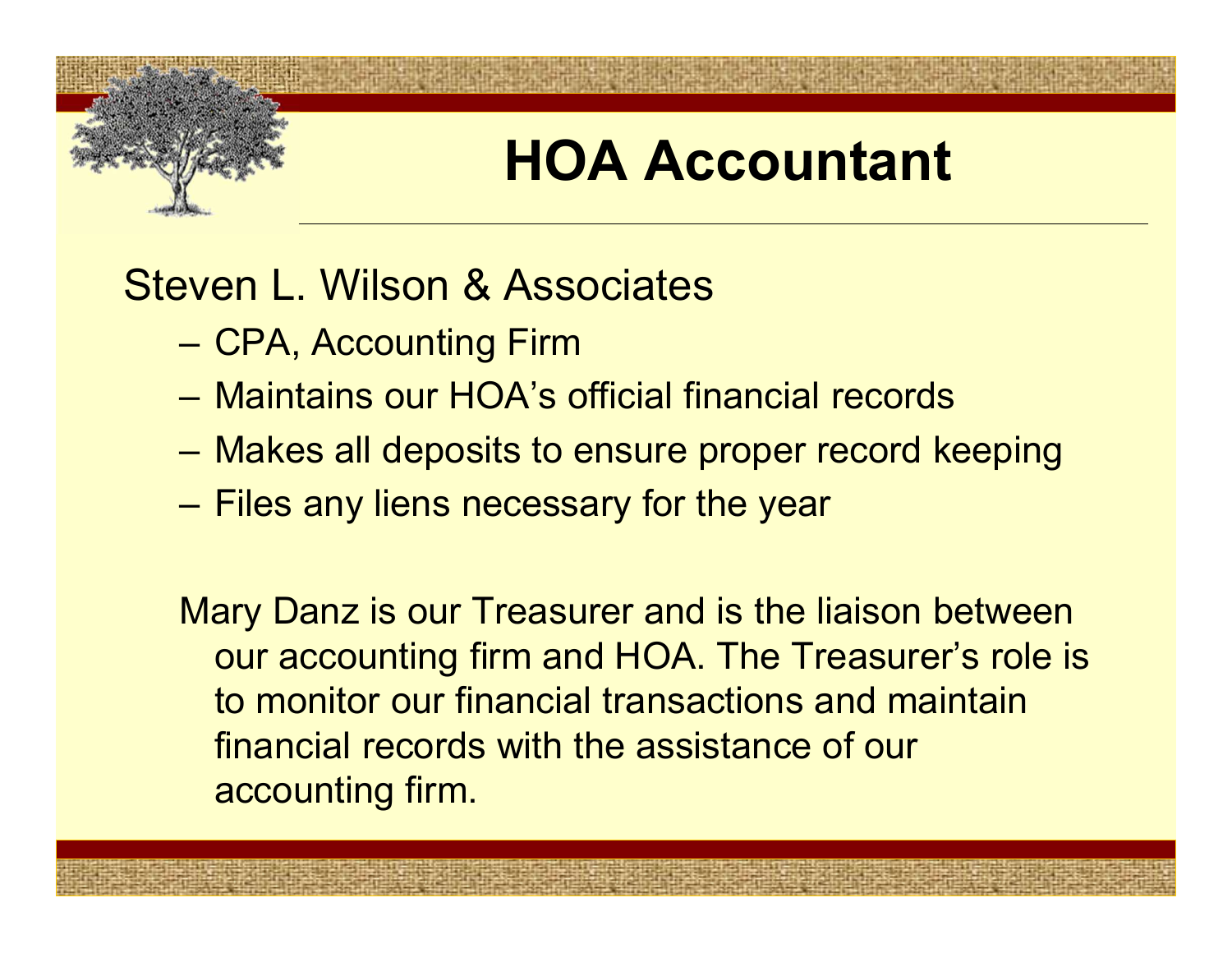

# Board Accomplishments

- 
- **Example 2018 19 Accomplishments**<br>• Repaired the irrigation system<br>• Installed a new canopy, swing seats and swing<br>• cushions at the playground **ENDING REACT STAND TO SET SEARCH STAND REACT SEARCH STARN PRESENT SEARCH STANDARY SEAT STARN PRESENT SEAT SEAT SEAT SEAT SEARCH STARN STARN STARN STARN STARN STARN STARN STARN STARN STARN STARN STARN STARN STARN STARN STA** cushions at the playground
- **EXAM BOARD ACCOMPLISHMENTS<br>
 Repaired the irrigation system<br>
 Installed a new canopy, swing seats and swing<br>
 Approved round-rail, black vinyl coated chain-link<br>
 Francing for the properties that sit adjacent to the<br>** fencing for the properties that sit adjacent to the retention pond due to their exposure to high winds • Repaired the irrigation system<br>• Installed a new canopy, swing se<br>cushions at the playground<br>• Approved round-rail, black vinyl of<br>fencing for the properties that sit<br>• Newsletters/Flyers<br>• Annual HOA Meeting<br>• HOA Faceb • Repaired the irrigation system<br>
• Installed a new canopy, swing seats a<br>
cushions at the playground<br>
• Approved round-rail, black vinyl coate<br>
fencing for the properties that sit adja<br>
retention pond due to their exposur • Repaired the irrigation system<br>
• Installed a new canopy, swing seats and s<br>
cushions at the playground<br>
• Approved round-rail, black vinyl coated ch<br>
fencing for the properties that sit adjacent<br>
retention pond due to t vertisms at the playground<br>
• Approved round-rail, black vinyl coated chain-<br>
fencing for the properties that sit adjacent to the<br>
• retention pond due to their exposure to high w<br>
• Newsletters/Flyers<br>
• Annual HOA Meetin
- 
- 
- - Oaktree Village Homeowners Association
- 

www.oaktreevillage.net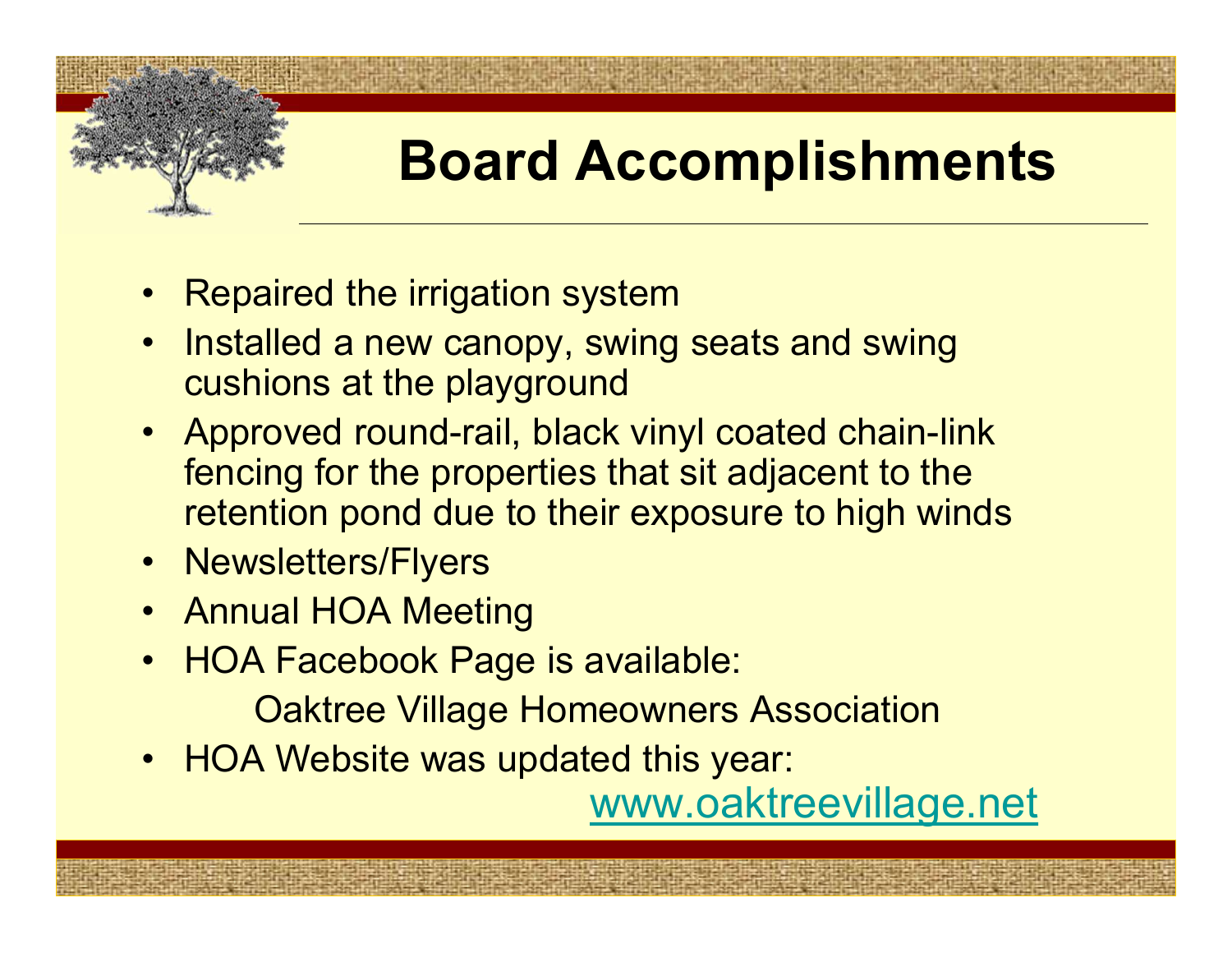# Board Accomplishments Example 1999<br>
• Covenant enforcement<br>
• Lawn and landscaping mainter France Correct Management<br>
France Correct Management<br>
Covenant enforcement<br>
- Lawn and landscaping maintenance<br>
- Abandoned homes<br>
- Abandoned homes Franch<br>
Franch Covenant enforcement<br>
– Lawn and landscaping mainten<br>
– Abandoned homes<br>
– Above ground pools<br>
– Treeb/debrie steresse – Above ground pools

- 
- Trash/debris storage –<br>
Dovenant enforcement<br>
– Lawn and landscaping ma<br>
– Abandoned homes<br>
– Above ground pools<br>
– Trash/debris storage<br>
– House paint color<br>
– Inoperable vehicles<br>
– Mailhov rensime Covenant enforcement<br>
- Lawn and landscaping mainten:<br>
- Abandoned homes<br>
- Above ground pools<br>
- Trash/debris storage<br>
- House paint color<br>
- Inoperable vehicles<br>
- Mailbox repairs Soveriant embroement<br>
- Lawn and landscaping mair<br>
- Abandoned homes<br>
- Above ground pools<br>
- Trash/debris storage<br>
- House paint color<br>
- Inoperable vehicles<br>
- Mailbox repairs<br>
- Fence repairs
	-
	-
	- Lawir and landscaping ma<br>- Abandoned homes<br>- Above ground pools<br>- Trash/debris storage<br>- House paint color<br>- Inoperable vehicles<br>- Fence repairs
	-
	-
	-
	-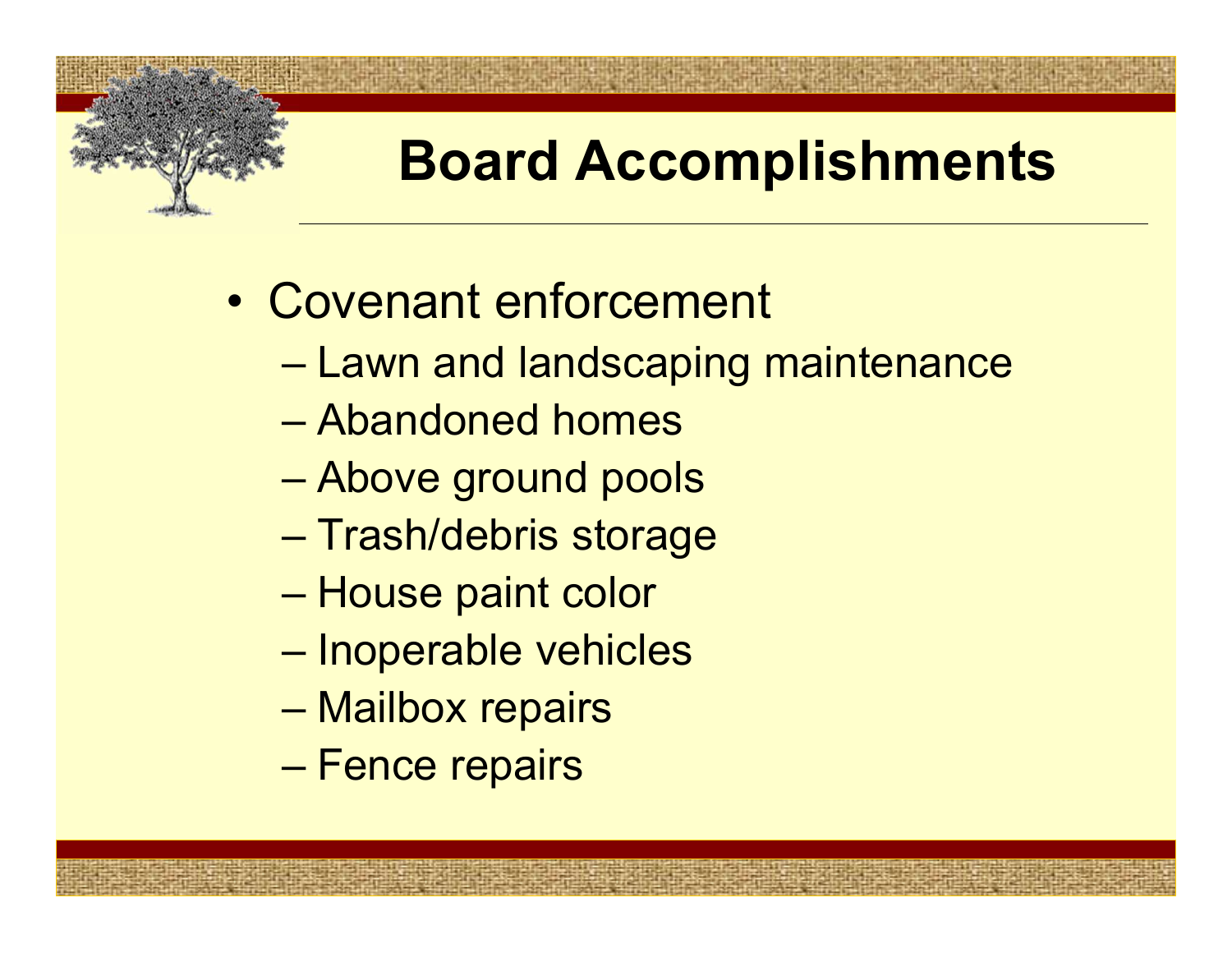

# Board Accomplishments From Processed various requests and accomplishments<br>
Architecture Requests<br>
- Processed various requests including:<br>
- Rest repleased:<br>
- Rest repleased:

- 
- **Example 19 Accomplish**<br>  **Architecture Requests<br>
 Processed various requests including Example 2016 Marsh 1986**<br>
• House painting<br>
• House painting<br>
• Roof replacement<br>
• Window replacement **Example 2016 Reducts**<br> **Example 2016 Reducts**<br>
Processed various requests in<br>
Processed various requests in<br>
Processed various requests<br>
Processed various requests<br>
Processed various requests<br>
Processed various requests **• Board Accomprese Board Accomprendication**<br>• Processed various requests i<br>• House painting<br>• Roof replacement<br>• Window replacement<br>• Driveway widening projects • Dear a Accomption<br>
• Prive Requests<br>
• Processed various requests including:<br>
• Roof replacement<br>
• Window replacement<br>
• Driveway widening projects<br>
• Fence installation **Chitecture Requests<br>Processed various requests i<br>• House painting<br>• Roof replacement<br>• Window replacement<br>• Driveway widening projects<br>• Fence installation** 
	-
	-
	-
	-
	-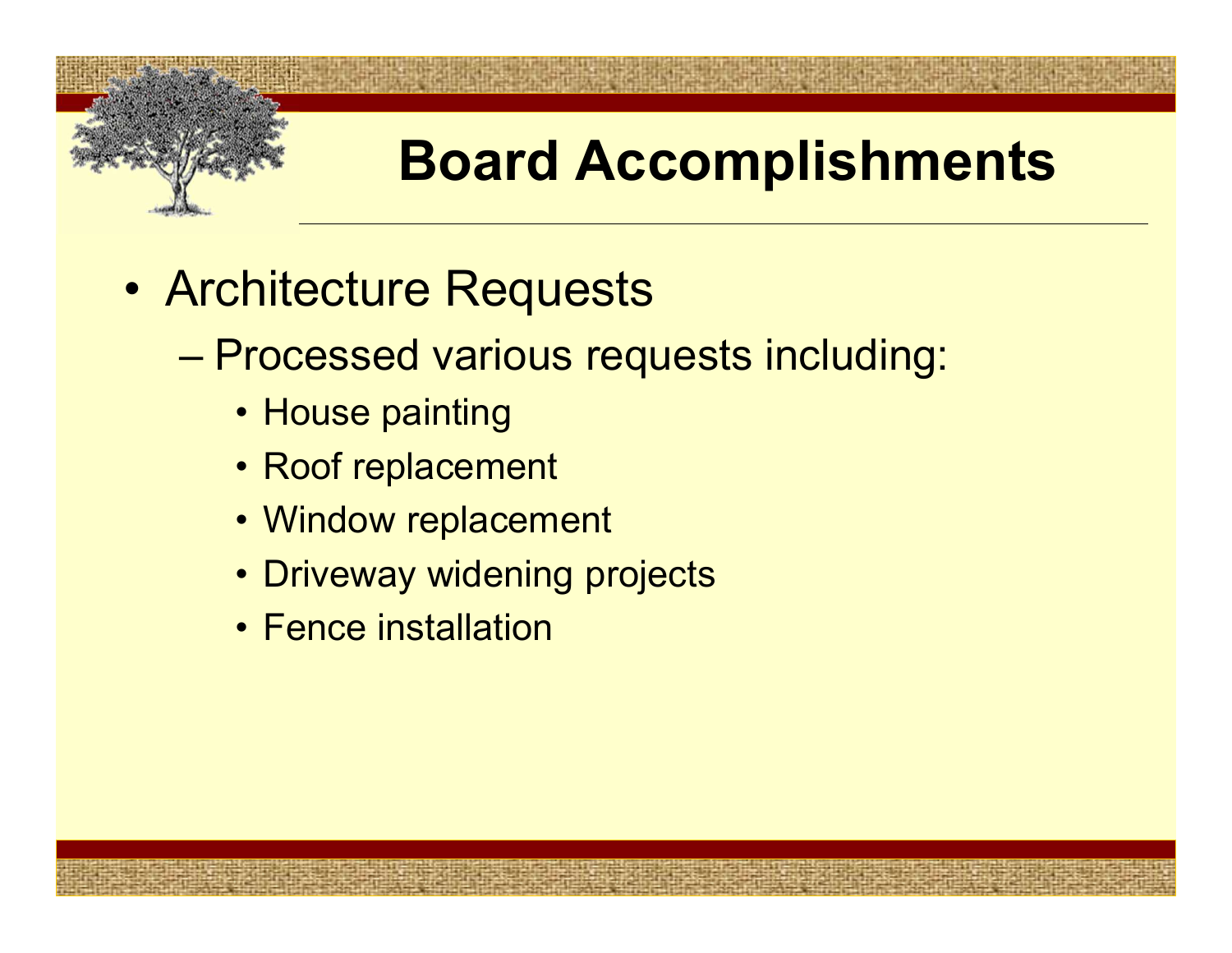# Future Projects

- 
- **Example: The Projects**<br>
 Playground/Walking Trail Maintenance<br>
 Playground/Walking Trail Maintenance<br>
 Continue fighting weed encroachment on the walking<br>
trail and at the playground Marketter **Continue fighting Continue fighting Continue fighting Trail Maintenance**<br>– Continue fighting Weed encroachment on the walking<br>– Continue fighting weed encroachment on the walking<br>– Playground Maintenance and Bea trail and at the playground Future Projects<br>
Playground/Walking Trail Maintenance<br>
- Continue fighting weed encroachment on the walking<br>
trail and at the playground<br>
- Playground Maintenance and Beautification Project<br>
Replace Neighborhood Signs at o • Playground/Walking Trail Maintenance<br>• Playground/Walking Trail Maintenance<br>• Continue fighting weed encroachment on the walking<br>trail and at the playground<br>• Replace Neighborhood Signs at our entrances<br>• Long Term – Lan
	-
- 
- Playground/Walking Trail Maintenance<br>• Continue fighting weed encroachment on the walking<br>trail and at the playground<br>• Playground Maintenance and Beautification Project<br>• Replace Neighborhood Signs at our entrances<br>• Lo plans for fence replacement in 10+ years
- Playground/Walking Trail Maintenance<br>
 Continue fighting weed encroachment on the walking<br>
trail and at the playground<br>
 Playground Maintenance and Beautification Project<br>
 Replace Neighborhood Signs at our entrances<br> assistance and welcome anyone interested in serving our community